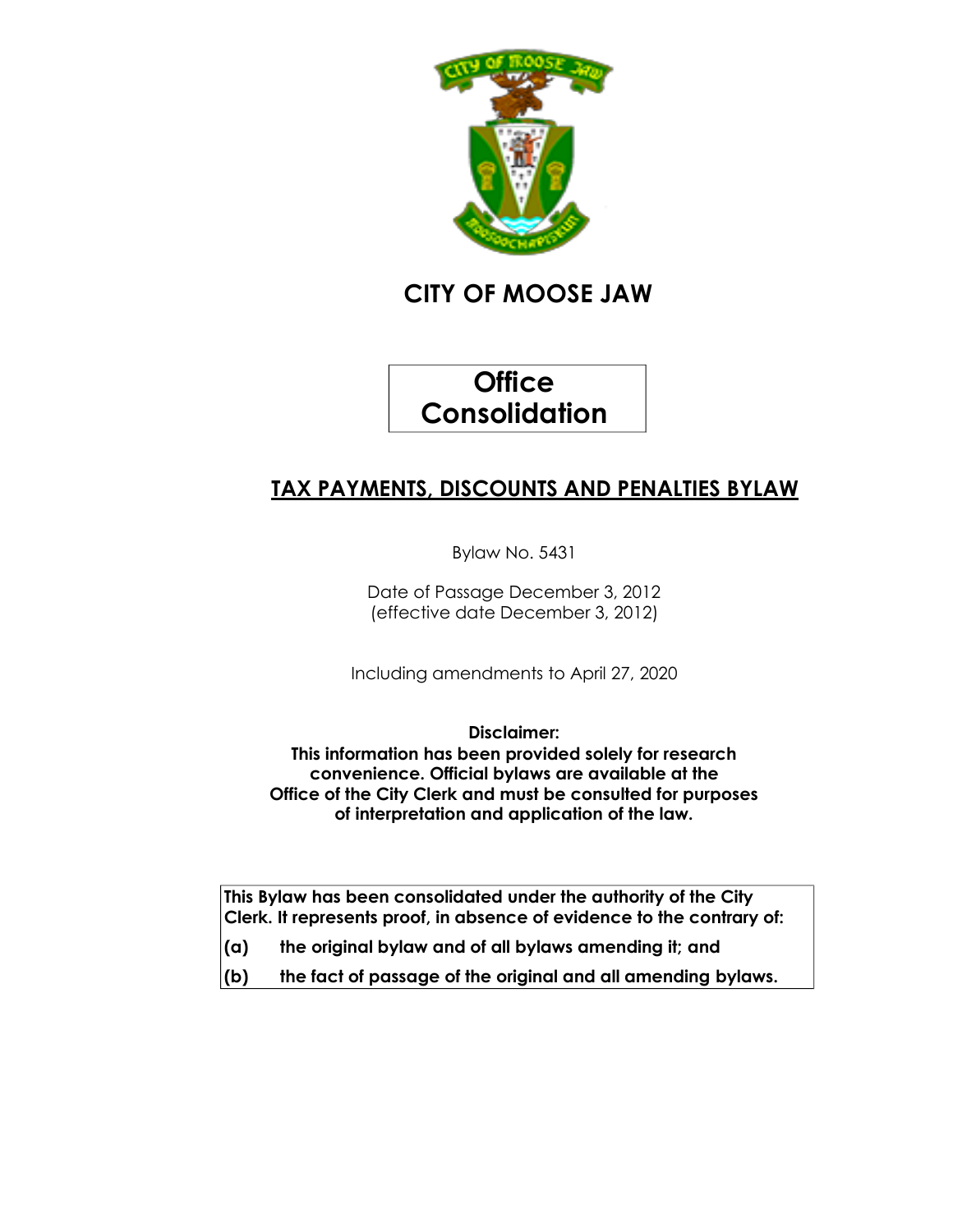| <b>AMENDMENTS</b> | <b>DATE PASSED</b> | <b>EFFECTIVE DATE</b> |
|-------------------|--------------------|-----------------------|
|                   |                    |                       |

Bylaw No. 5620 April 27, 2020 April 27, 2020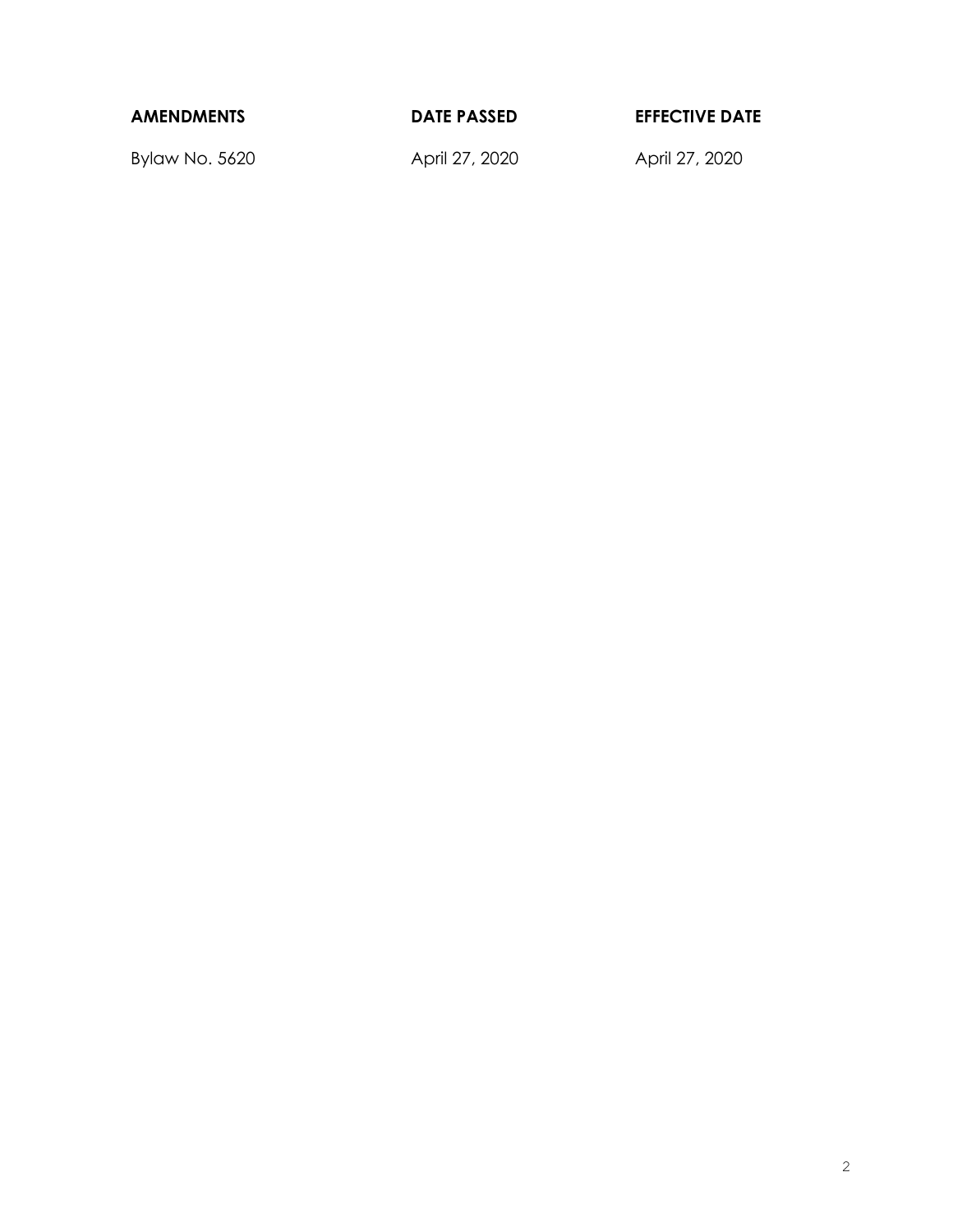### **BYLAW NO. 5431**

## **TAX PAYMENTS, DISCOUNTS AND PENALTIES BYLAW**

**==============================================================**

THE COUNCIL OF THE CITY OF MOOSE JAW ENACTS AS FOLLOWS:

#### **Definitions**

1 In this Bylaw:

- (a) "**business day**" means Monday to Friday, from 8:15 a.m. to 5:00 p.m. except statutory holidays; and
- (b) "**taxation year**" means the calendar year in which the taxes were imposed.

#### **Payment Date**

- 2(1) Taxes levied by the City in a taxation year, on its own behalf and/or on behalf of any other taxing authority, are due and owing as of January 1 of that taxation year, and shall be paid to the City on or before June 30 of the taxation year.
	- (2) Taxes are deemed to be paid on the date the money is received by the City.
	- (3) Payments for taxes in any taxation year will be first applied to any taxes outstanding from previous taxation years.
	- (4) Taxes levied by the City in the taxation year 2020, on its own behalf and/or on behalf of any other taxing authority, are due and owing as of January 1 of that taxation year, and shall be paid to the City on or before September 30 of the taxation year 2020.

*Bylaw No. 5620*

#### **Discount for Early Payment**

- 3(1) Where taxes levied for the previous taxation year(s) are paid in full, then notwithstanding that taxes for a taxation year have not yet been levied, the whole or any portion of taxes paid to the City on or before March 31 for that taxation year, shall receive a discount of 1% on the amount paid.
	- (2) The discount in subsection (1) shall not be applied to the portion of taxes levied and collected on behalf of the school divisions.

### **Penalty for Late Payment and Arrears**

4 Unless otherwise paid in accordance with TIPPS, taxes not paid on or before September 30 of the taxation year 2020 and on or before 30 days following the date the tax notices are sent out in a taxation year whichever is later are in default